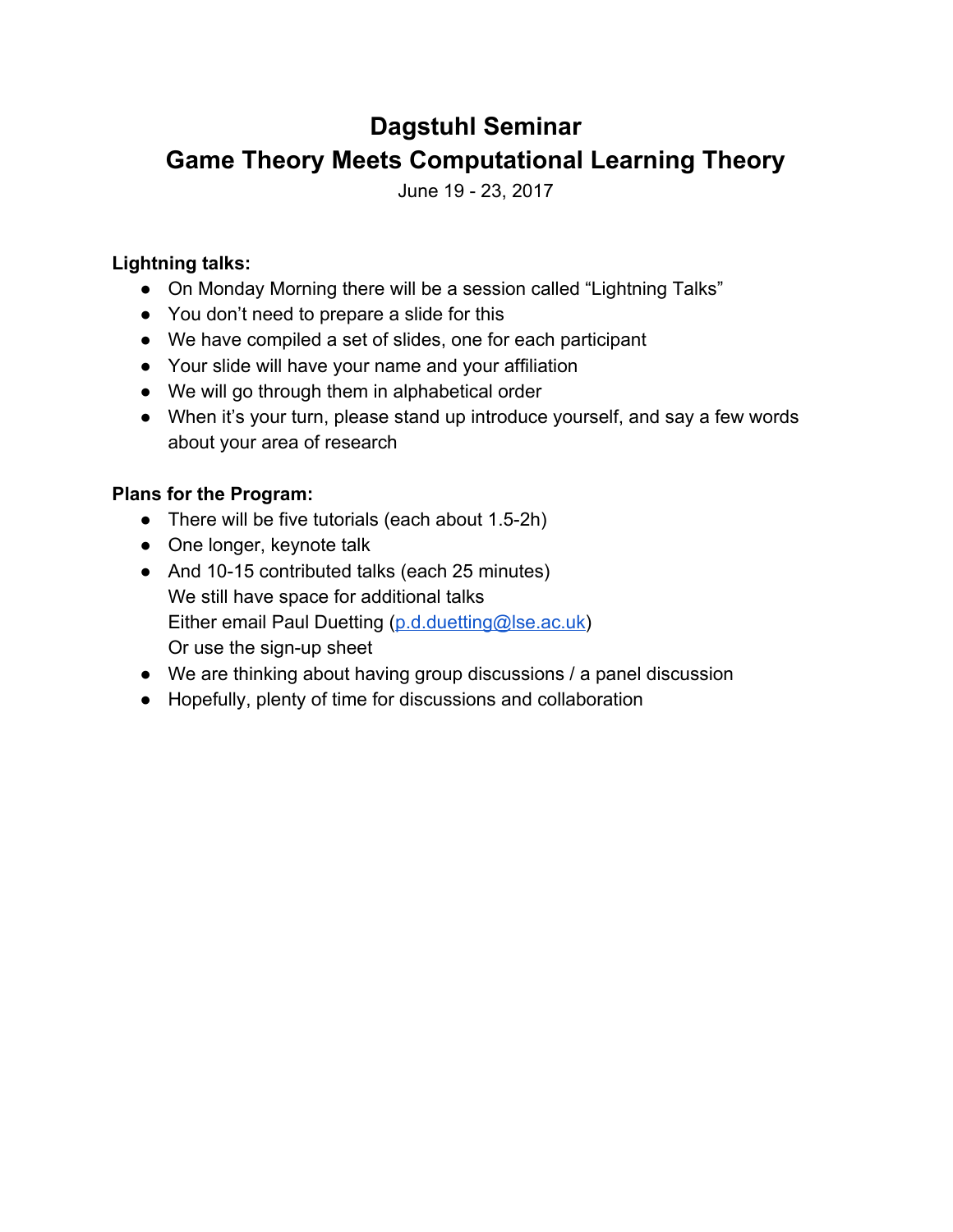#### **Monday June 19, 2017**

07:30-08:45 Breakfast

- 09:00-09:15 Welcome + Organization
- 09:15-10:00 Lightning Talks
- 10:00-10:15 Coffee Break
- 10:15-11:15 Sven Seuken, University of Zurich Design of Machine Learning-Based Mechanisms
- 11:15-12:15 Yaron Singer, Harvard University Learning, Optimization, and Noise (1/2) (1 hour)
- 12:15 Lunch Break
- 14:30-15:30 Yaron Singer, Harvard University Learning, Optimization, and Noise (2/2) (1 hour)
- 15:30 Coffee and Cake
- 16:00-16:25 Sebastien Lahaie, Google NYC Bayesian Methods for Clearing Markets
- 16:30-16:55 Yakov Babichenko, Technion Forecast Aggregation
- 17:00-17:25 Bernhard von Stengel, LSE Learning Mastermind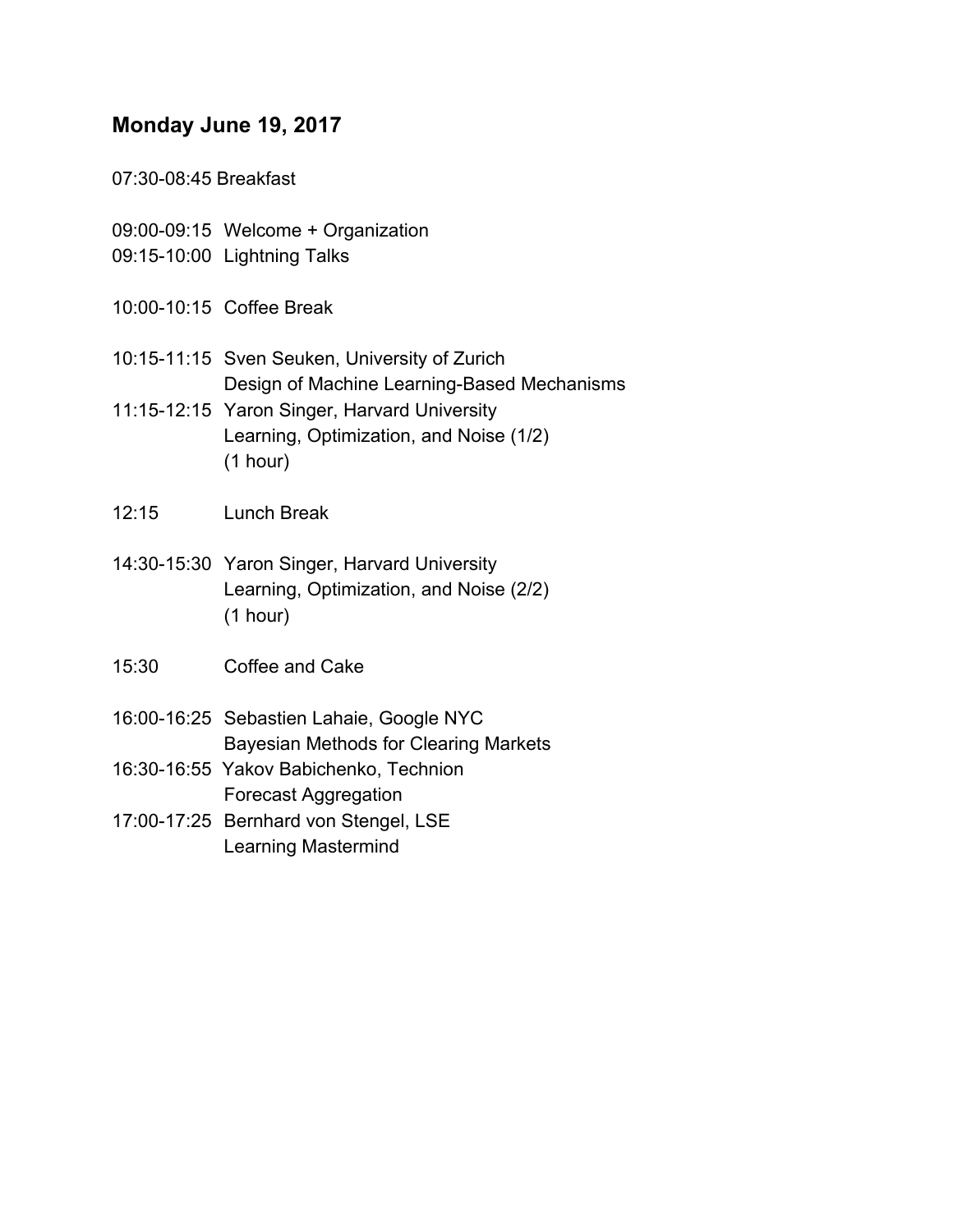#### **Tuesday June 20, 2017**

07:30-08:45 Breakfast

- 09:00-09:15 Organization
- 09:15-10:00 Claudio Gentile, Universita dell'Insubria No Regret and Sequential Prediction (1/2)
- 10:00-10:30 Coffee Break
- 10:30-11:15 Claudio Gentile, Universita dell'Insubria No Regret and Sequential Prediction (2/2)
- 11:15-11:40 Ariel Procaccia, CMU Weighted Voting via No-Regret Learning
- 11:45-12:10 Thomas Kesselheim, TU Dortmund Best-Response Dynamics in Combinatorial Auctions with Item Bidding
- 12:15 Lunch Break
- 14:00-14:25 Andres Munoz, Google Revenue Optimization with Approximate Bid Predictions
- 14:30-14:55 Greg Valiant, Stanford Learning with Adversarial Data
- 15:00-15:25 Amir Ban, Tel Aviv Aggregate Earnings per Share Estimates
- 15:30-16:00 Argyris Deligkas, Technion Distributed Methods for Computing Approximate Equilibria
- 16:00 Coffee and Cake

Free for research / discussions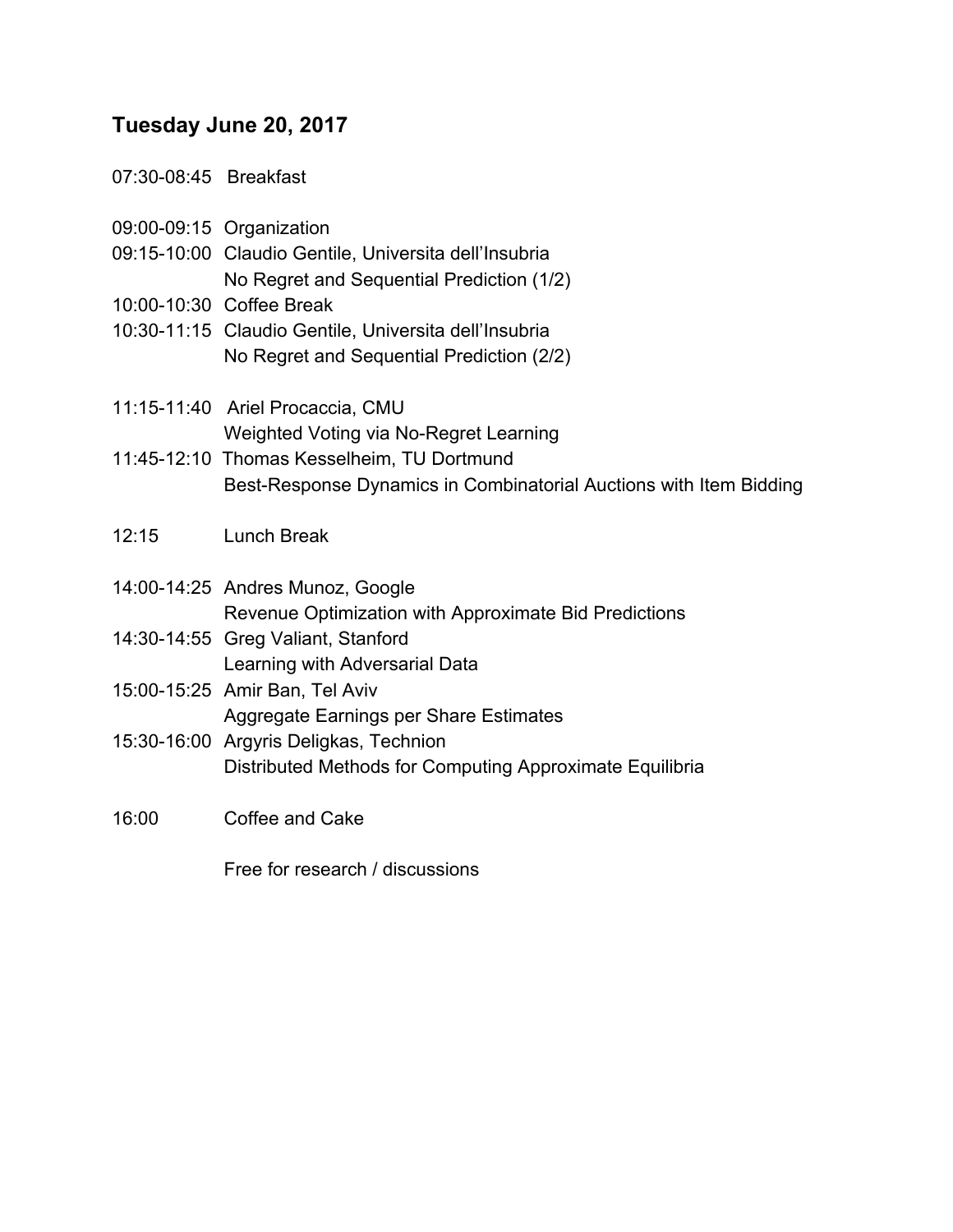## **Wednesday June 21, 2017**

- 07:30-08:45 Breakfast
- 09:00-10:30 Denis Nekipelov, University of Virginia Robust Inference for Non-Robust Models (90 minutes)
- 10:30-10:45 Coffee Break
- 10:45-11:10 Yair Zick, National University Singapore Learning Cooperative Solution Concepts
- 11:15-11:40 Jason Hartline, Northwestern Non-Revelation Mechanism Design
- 12:15 Lunch Break

Excursion in the afternoon

15:30 Coffee and Cake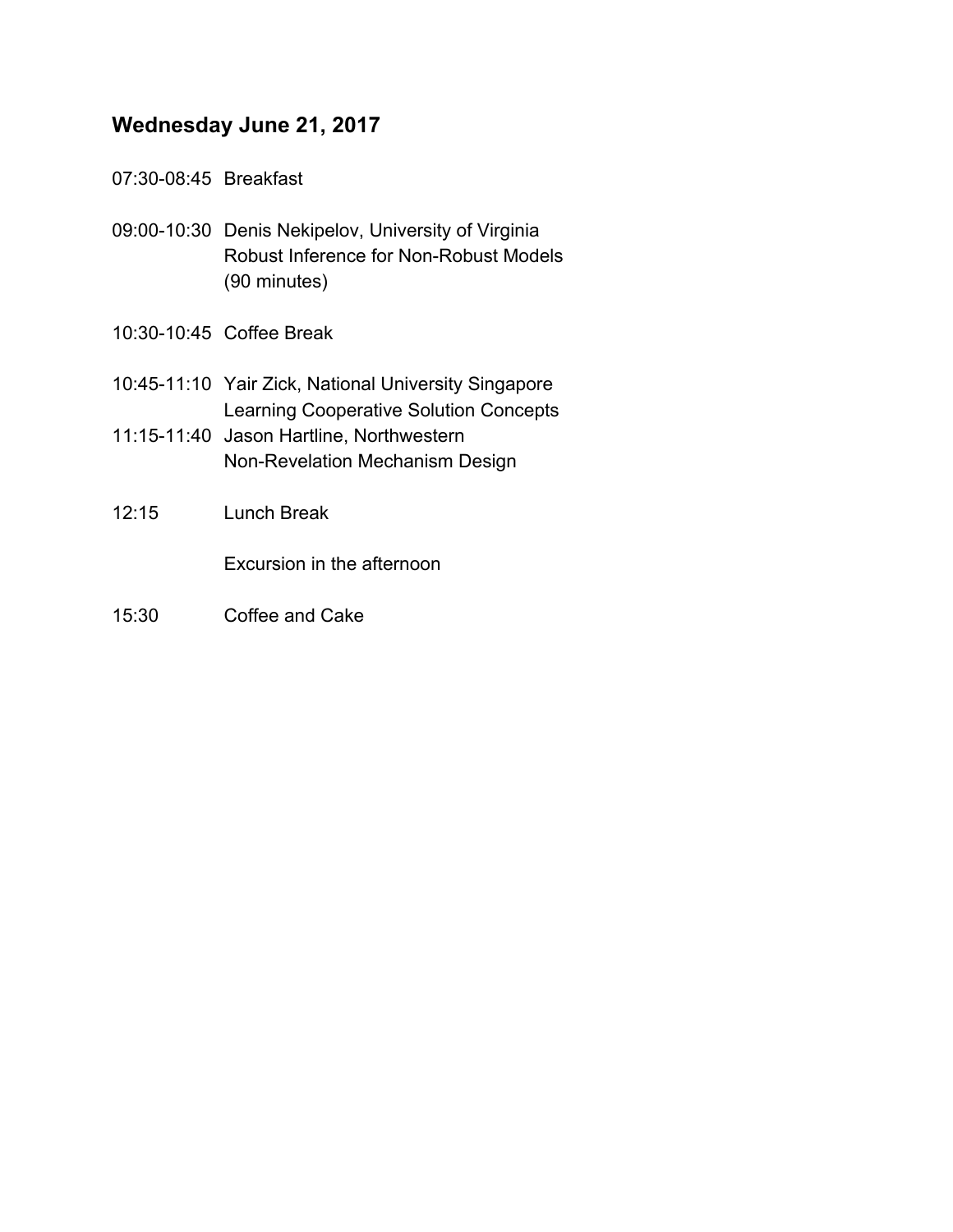## **Thursday June 22, 2017**

- 07:30-08:45 Breakfast
- 09:00-10:30 Jamie Morgenstern, University of Pennsylvania The Sample Complexity of Single-Parameter Auction Design (75-85 minutes)
- 10:30-10:45 Coffee Break
- 10:45-11:10 Hu Fu, UBC Vancouver Revenue Optimization for Correlated Bidders via Sampling
- 11:15-11:40 Ellen Vitercik, CMU Sample Complexity and Multi-Item Profit Maximization
- 11:45-12:10 Jens Witkowski, ETH Zurich A Quick Introduction to Peer Prediction
- 12:15 Lunch Break
- 14:00-14:25 Aleck Johnson, Northwestern Optimizing Worst-Case Benchmarks
- 14:30-14:55 Yishay Mansour, Tel Aviv Submultiplicative Glivenko-Cantelli and Uniform Convergence of Revenues
- 16:00 Coffee and Cake